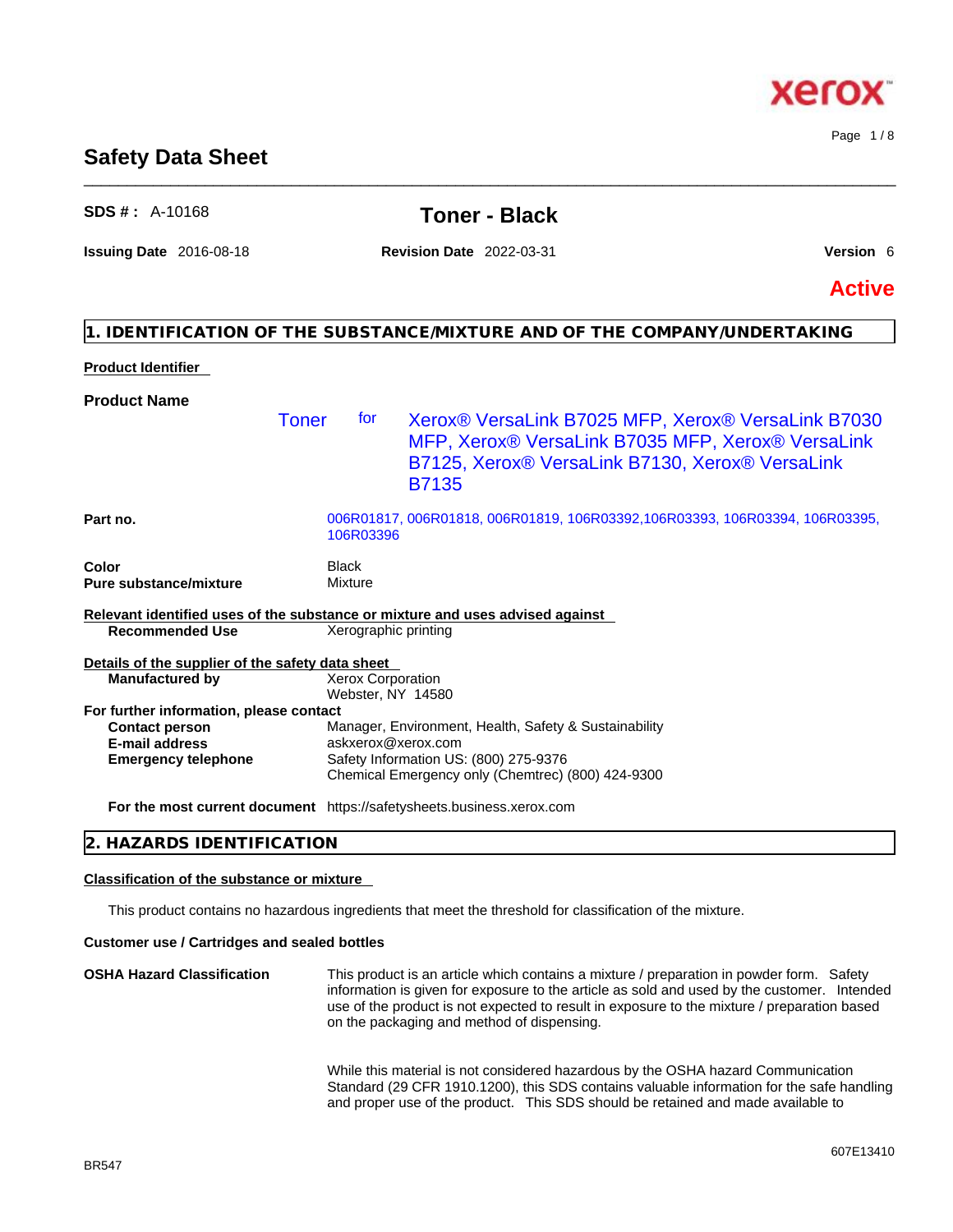

employees and other users of this product.

## **Label elements**

| <b>Signal Word</b>              | None          |
|---------------------------------|---------------|
| <b>Hazard Statements</b>        | None required |
| <b>Precautionary Statements</b> | None required |

## **Other hazards**

Not a PBT according to REACH Annex XIII May form explosible dust-air mixture if dispersed

## **3. COMPOSITION/INFORMATION ON INGREDIENTS**

## **Mixtures**

| <b>Chemical Name</b> | CAS No.     | Weight % | <b>Classification (Reg.</b><br>1272/2008) | <b>Hazard Statements</b> |
|----------------------|-------------|----------|-------------------------------------------|--------------------------|
| Resin                | Proprietary | 60-80    |                                           | $- -$                    |
| Wax                  | 8002-74-2   | $5 - 15$ | $\sim$                                    | $\sim$ $-$               |
| Carbon black         | 1333-86-4   | $1 - 10$ | --                                        | $\sim$ $-$               |
| Amorphous silica     | 67762-90-7  | <5       |                                           | $- -$                    |
| Silicon Dioxide      | 7631-86-9   | <5       | $\sim$ $\sim$                             | $\sim$ $-$               |
| Titanium dioxide     | 13463-67-7  |          | Carc (Inhal) 2                            | H <sub>351</sub>         |

"--" indicates no classification or hazard statements apply.

Full text of H- statements: see section 16

## **4. FIRST AID MEASURES**

## **Description of first-aid measures**

| <b>General advice</b>                                       | For external use only. When symptoms persist or in all cases of doubt seek medical advice.    |
|-------------------------------------------------------------|-----------------------------------------------------------------------------------------------|
|                                                             | Show this material safety data sheet to the doctor in attendance.                             |
| Eye contact                                                 | Immediately flush with plenty of water. After initial flushing, remove any contact lenses and |
|                                                             | continue flushing for at least 15 minutes                                                     |
| <b>Skin contact</b>                                         | Wash skin with soap and water                                                                 |
| <b>Inhalation</b>                                           | Move to fresh air                                                                             |
| Ingestion                                                   | Rinse mouth with water and afterwards drink plenty of water or milk                           |
| Most important symptoms and effects, both acute and delayed |                                                                                               |
| <b>Acute toxicity</b>                                       |                                                                                               |
| Eyes                                                        | No known effect                                                                               |
| Skin                                                        | No known effect                                                                               |
| <b>Inhalation</b>                                           | No known effect                                                                               |
| Ingestion                                                   | No known effect                                                                               |
| <b>Chronic toxicity</b>                                     | No known effects under normal use conditions                                                  |
| <b>Main symptoms</b>                                        | Overexposure may cause:                                                                       |
|                                                             | mild respiratory irritation similar to nuisance dust.                                         |
| <b>Aggravated Medical Conditions</b>                        | None under normal use conditions                                                              |
|                                                             | Indication of immediate medical attention and special treatment needed                        |
| <b>Protection of first-aiders</b>                           | No special protective equipment required                                                      |
|                                                             |                                                                                               |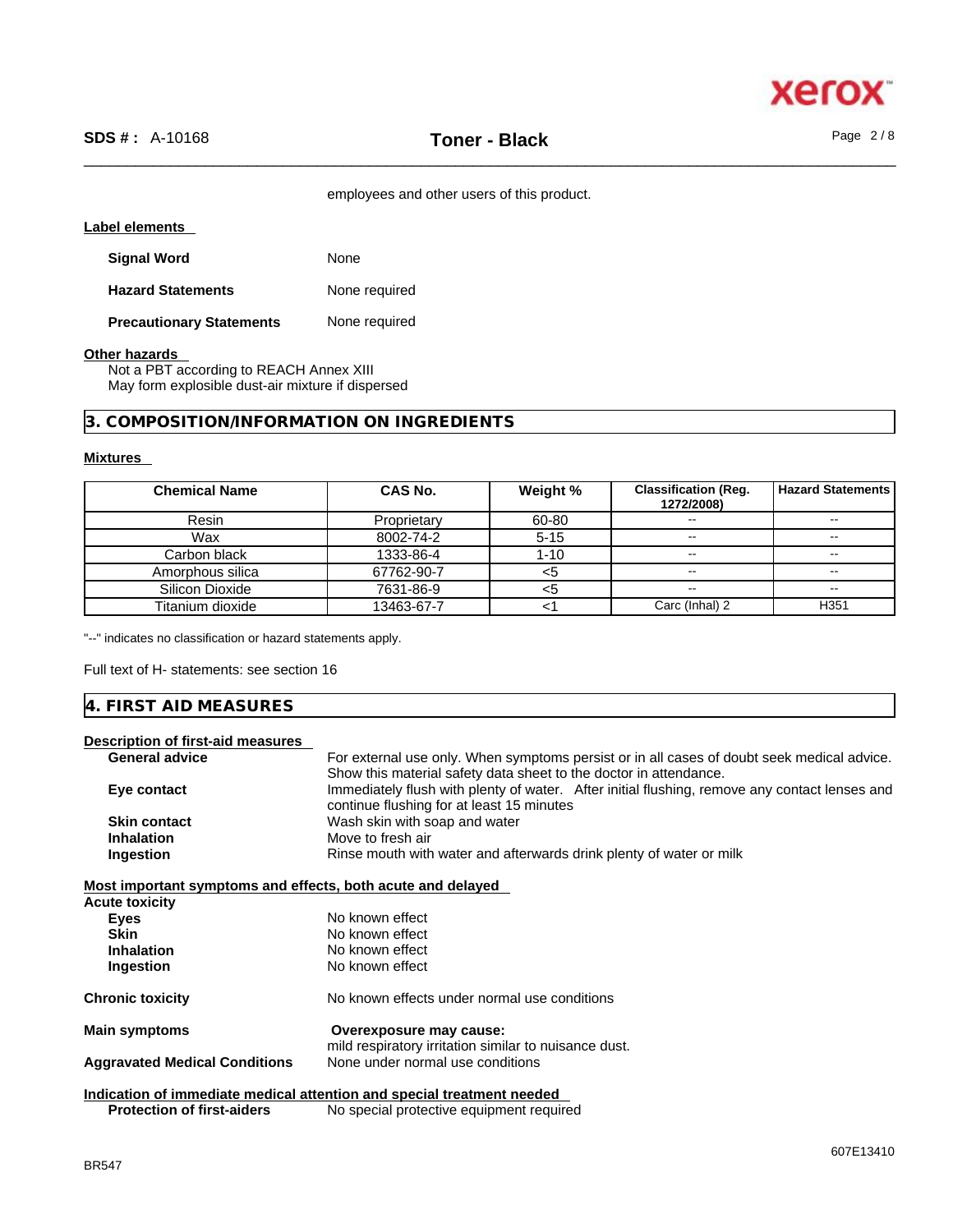

\_\_\_\_\_\_\_\_\_\_\_\_\_\_\_\_\_\_\_\_\_\_\_\_\_\_\_\_\_\_\_\_\_\_\_\_\_\_\_\_\_\_\_\_\_\_\_\_\_\_\_\_\_\_\_\_\_\_\_\_\_\_\_\_\_\_\_\_\_\_\_\_\_\_\_\_\_\_\_\_\_\_\_\_\_\_\_\_\_\_\_\_\_\_ **SDS # :** A-10168 **Toner - Black** Page 3 / 8

**Notes to physician** Treat symptomatically

## **5. FIRE-FIGHTING MEASURES**

#### **Extinguishing media**

**Suitable extinguishing media** Use water spray or fog; do not use straight streams, Foam **Unsuitable extinguishing media** Do not use a solid water stream as it may scatterand spread fire

## **Special hazards arising from the substance or mixture**

Fine dust dispersed in air, in sufficient concentrations, and in the presence of an ignition source is a potential dust explosion hazard

## **Hazardous combustion products**

Hazardous decomposition products due to incomplete combustion, Carbon oxides, Nitrogen oxides (NOx)

## **Advice for fire-fighters**

In the event of fire and/or explosion do not breathe fumes. Wear fire/flame resistant/retardant clothing. Use self-contained pressure-demand breathing apparatus if needed to prevent exposure to smoke or airborne toxins. Wear self-contained breathing apparatus and protective suit

## **Other information**

**Flammability** Not flammable. Will not readily ignite.<br> **Flash point Not** applicable **Not applicable** 

## **6. ACCIDENTAL RELEASE MEASURES**

#### **Personal precautions, protective equipment and emergency procedures**

Avoid breathing dust

## **Environmental precautions**

Although toner is not an aquatic toxin, microplastics may be a physical hazard to aquatic life and should not be allowed to enter drains, sewers, or waterways

#### **Methods and material for containment and cleaning up**

|  | <b>Methods for containment</b> |
|--|--------------------------------|
|  | Methods for cleaning up        |

**Prevent dust cloud** 

**Methods for cleaning up** Use an electrically protected vacuum cleaner to remove excess, then wash with COLD water. Hot water fuses the toner, making it difficult to remove

## **Reference to other sections**

See section 12 for additional ecological information See Section 13 for additional information

**7. HANDLING AND STORAGE** 

## **Precautions for safe handling**

**Advice on safe handling** Handle in accordance with good industrial hygiene and safety practice, Avoid dust accumulation in enclosed space, Prevent dust cloud

**Hygiene measures** None under normal use conditions

## **Conditions for safe storage, including any incompatibilities**

## **Technical measures and storage conditions**

Keep container tightly closed in a dry and well-ventilated place, Store at room temperature

**Incompatible products** None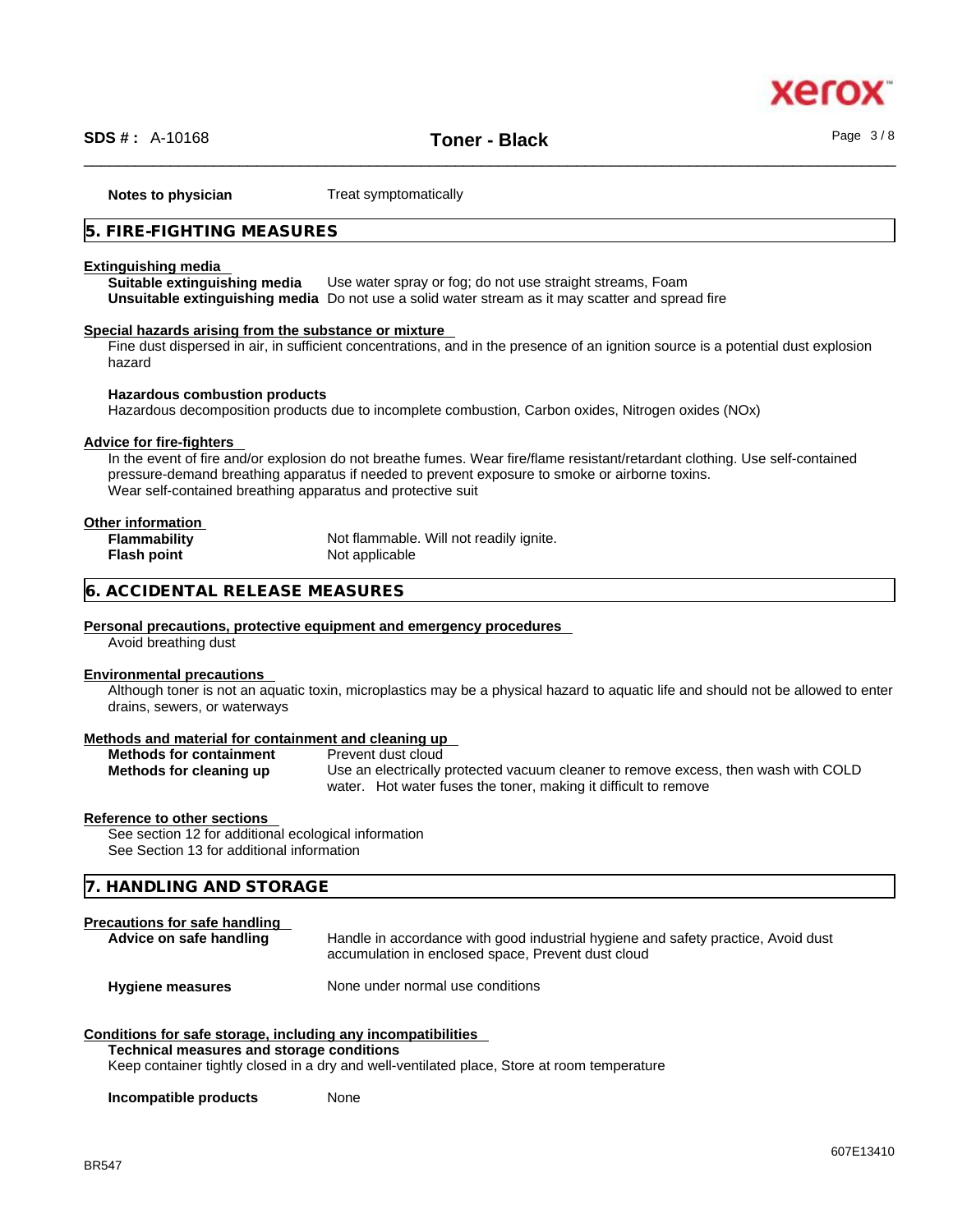**Specific end uses** 

Xerographic printing

## **8. EXPOSURE CONTROLS/PERSONAL PROTECTION**

## **Control parameters**

| <b>Exposure Limits</b>      |                |
|-----------------------------|----------------|
| <b>ACGIH TLV TWA</b>        | 10             |
| <b>ACGIH TLV TWA</b>        | 3 <sub>1</sub> |
| <b>OSHA PEL TWA</b>         | 15             |
| <b>OSHA PEL TWA</b>         | 5 <sub>1</sub> |
| <b>Xerox Exposure Limit</b> | 2.             |
| <b>Xerox Exposure Limit</b> | 0.             |
|                             |                |

**ACGIH TLV TWA** 10 mg/m<sup>3</sup> (inhalable particles) **ACGIH TLV TWA** 3 mg/m<sup>3</sup> (respirable dust) **OSHA PEL TWA** 15 mg/m<sup>3</sup> (total dust) **OSHA PEL TWA** 5 mg/m<sup>3</sup> (respirable dust) **Xerox Exposure Limit** 2.5 mg/m<sup>3</sup> (total dust) **Xerox Exposure Limit** 0.4 mg/m<sup>3</sup> (respirable dust)

## **Component Information**

| <b>Chemical Name</b> | <b>ACGIH TLV</b>         | <b>OSHA PEL</b>           |
|----------------------|--------------------------|---------------------------|
| Wax                  | TWA: $2 \text{ ma/m}^3$  |                           |
| Carbon black         | TWA: $3 \text{ ma/m}^3$  | TWA: $3.5 \text{ ma/m}^3$ |
| Titanium dioxide     | TWA: $10 \text{ mg/m}^3$ | TWA: $15 \text{ mg/m}^3$  |

## **Exposure controls**

**None under normal use conditions** 

## **Individual protection measures, such as personal protective equipment (PPE)**

| <b>Eye/Face protection</b>    | No special protective equipment required  |
|-------------------------------|-------------------------------------------|
| <b>Hand protection</b>        | No special protective equipment required  |
| Skin and body protection      | No special protective equipment required  |
| <b>Respiratory protection</b> | No special protective equipment required. |
| <b>Thermal hazards</b>        | None under normal processing              |

## **Environmental Exposure Controls**

**Environmental Exposure Controls**  Keep out of drains, sewers, ditches and waterways

## **9. PHYSICAL AND CHEMICAL PROPERTIES**

## **Information on basic physical and chemical properties**

| Appearance<br><b>Physical state</b><br>Color                                          | Powder<br>Solid<br><b>Black</b>   |                                                                             | Odor<br><b>Odor threshold</b><br>рH | Faint<br>Not applicable<br>Not applicable |  |
|---------------------------------------------------------------------------------------|-----------------------------------|-----------------------------------------------------------------------------|-------------------------------------|-------------------------------------------|--|
| <b>Flash point</b>                                                                    |                                   | Not applicable                                                              |                                     |                                           |  |
| <b>Melting / Freezing Point</b><br>Boiling point/range<br><b>Softening point</b>      |                                   | Not applicable<br>Not applicable<br>49 - 60 °C                              | 120 - 140 $\degree$ F               |                                           |  |
| <b>Evaporation rate</b><br><b>Flammability</b>                                        | <b>Flammability Limits in Air</b> | Not applicable<br>Not flammable. Will not readily ignite.<br>Not applicable |                                     |                                           |  |
| Vapor pressure<br>Vapor density<br><b>Specific gravity</b><br><b>Water solubility</b> |                                   | Not applicable<br>Not applicable<br>1 - 2<br>Negligible                     |                                     |                                           |  |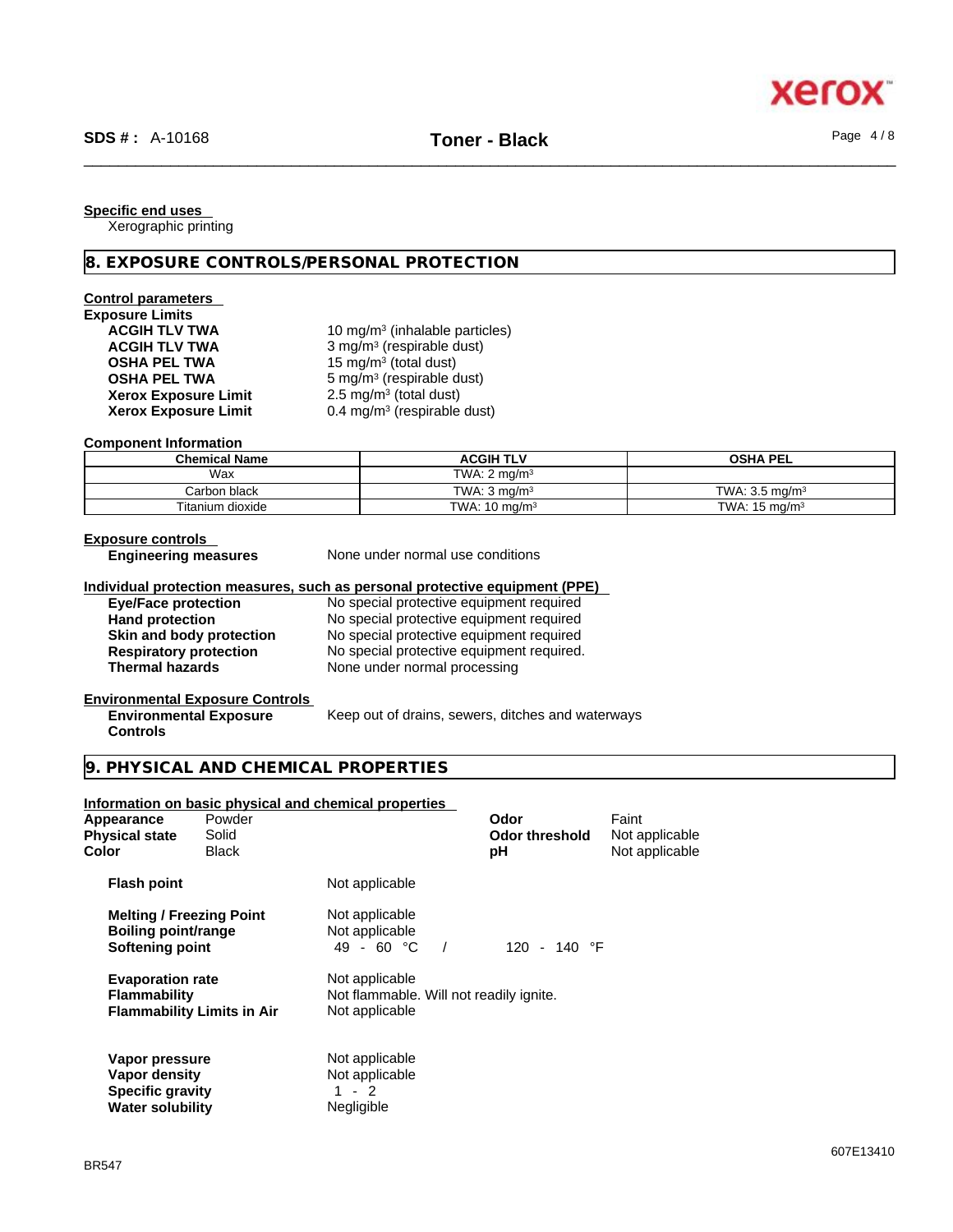

# \_\_\_\_\_\_\_\_\_\_\_\_\_\_\_\_\_\_\_\_\_\_\_\_\_\_\_\_\_\_\_\_\_\_\_\_\_\_\_\_\_\_\_\_\_\_\_\_\_\_\_\_\_\_\_\_\_\_\_\_\_\_\_\_\_\_\_\_\_\_\_\_\_\_\_\_\_\_\_\_\_\_\_\_\_\_\_\_\_\_\_\_\_\_ **SDS # :** A-10168 **Toner - Black** Page 5 / 8

| <b>Partition coefficient</b><br><b>Autoignition temperature</b><br><b>Decomposition temperature</b> | Not applicable<br>Not applicable<br>Not determined                                                                                          |
|-----------------------------------------------------------------------------------------------------|---------------------------------------------------------------------------------------------------------------------------------------------|
| <b>Viscosity</b>                                                                                    | Not applicable                                                                                                                              |
| <b>Explosive properties</b>                                                                         | Fine dust dispersed in air, in sufficient concentrations, and in the presence of an ignition<br>source is a potential dust explosion hazard |
| <b>Oxidizing properties</b>                                                                         | Not applicable                                                                                                                              |

## **Other information**

None

## **10. STABILITY AND REACTIVITY**

## **Reactivity**

No dangerous reaction known under conditions of normal use

## **Chemical stability**

Stable under normal conditions.

## **Possibility of hazardous reactions**

| <b>Hazardous reactions</b> | None under normal processing            |
|----------------------------|-----------------------------------------|
| Hazardous polymerization   | Hazardous polymerization does not occur |

## **Conditions to avoid**

Prevent dust cloud. Fine dust dispersed in air, in sufficient concentrations, and in the presence of an ignition source is a potential dust explosion hazard.

## **Incompatible Materials**

None

## **Hazardous decomposition products**

None under normal use

## **11. TOXICOLOGICAL INFORMATION**

*The toxicity data noted below is based on the test results of similar reprographic materials.* 

## **Information on toxicological effects**

## **Acute toxicity Product Information**

**Irritation** No skin irritation, No eye irritation **Oral LD50** > 5 g/kg (rat) **Dermal LD50** > 5 g/kg (rabbit) **LC50 Inhalation** > 5 mg/L (rat, 4 hr)

## **Component Information**

| <b>Chemical Name</b> | LC50 Inhalation          | Dermal LD50         | Oral LD50         |
|----------------------|--------------------------|---------------------|-------------------|
| Wax                  |                          | 3600 mg/kg (Rabbit) | 5000 mg/kg (Rat)  |
| Carbon black         |                          | 3 g/kg (Rabbit)     | 15400 mg/kg (Rat) |
| Silicon Dioxide      | $(Rat)$ 4 h<br>58.8 ma/L | 5000 mg/kg (Rabbit) | 7900 mg/kg (Rat)  |
| Titanium dioxide     |                          |                     | 10000 mg/kg (Rat) |

## **Chronic toxicity**

| <b>Sensitization</b>        | No sensitization responses were observed |
|-----------------------------|------------------------------------------|
| <b>Neurological Effects</b> | No information available                 |
| Target organ effects        | None known                               |

## **CMR Effects**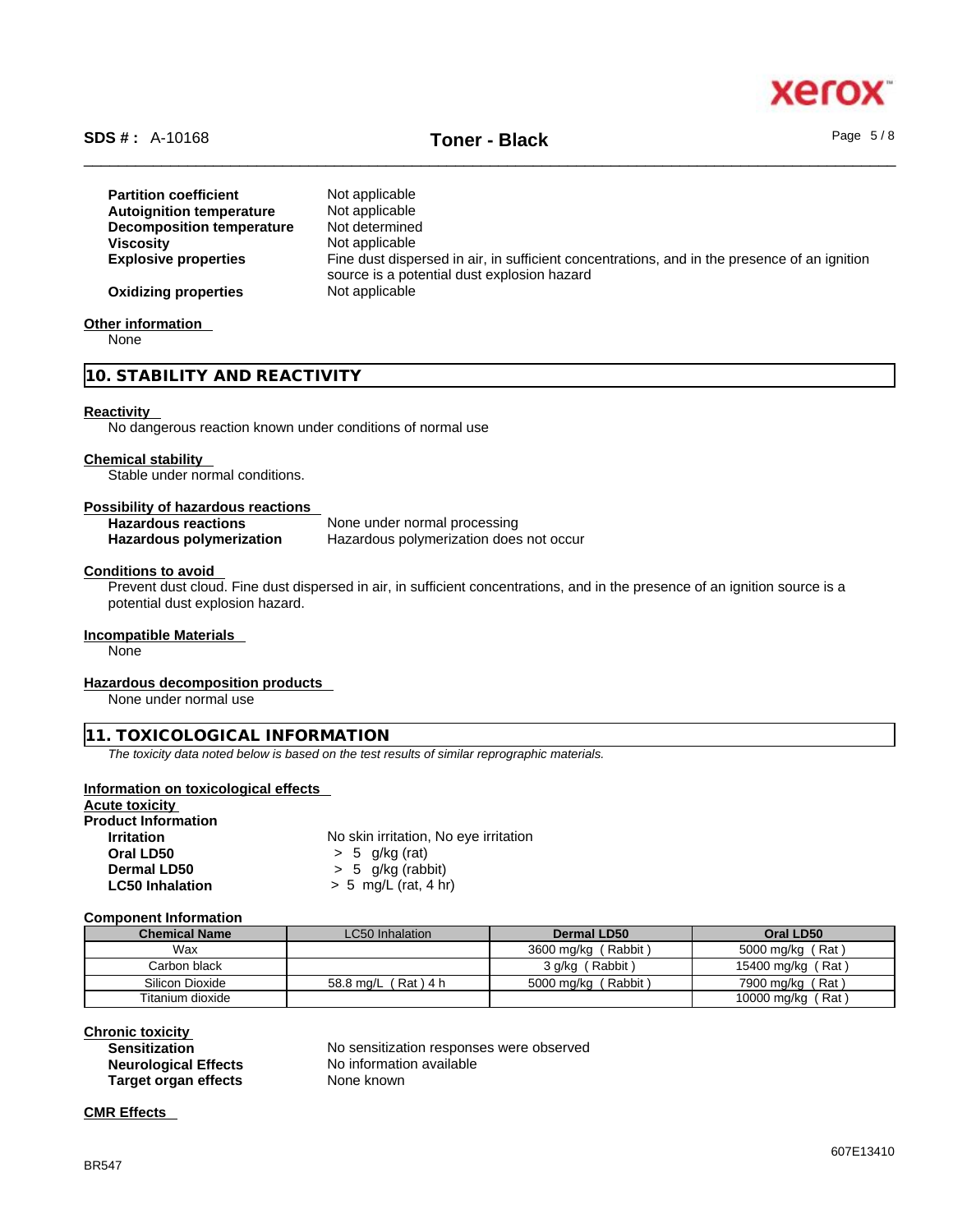

# \_\_\_\_\_\_\_\_\_\_\_\_\_\_\_\_\_\_\_\_\_\_\_\_\_\_\_\_\_\_\_\_\_\_\_\_\_\_\_\_\_\_\_\_\_\_\_\_\_\_\_\_\_\_\_\_\_\_\_\_\_\_\_\_\_\_\_\_\_\_\_\_\_\_\_\_\_\_\_\_\_\_\_\_\_\_\_\_\_\_\_\_\_\_ **SDS # :** A-10168 **Toner - Black** Page 6 / 8

| <b>Mutagenic effects</b><br><b>Reproductive toxicity</b><br>Carcinogenicity | Not mutagenic in AMES Test<br>This product does not contain any known or suspected reproductive hazards<br>See "Other Information" in this section. |             |  |  |
|-----------------------------------------------------------------------------|-----------------------------------------------------------------------------------------------------------------------------------------------------|-------------|--|--|
| <b>Chemical Name</b>                                                        | <b>NTP</b>                                                                                                                                          | <b>IARC</b> |  |  |
| Carbon black                                                                |                                                                                                                                                     | 2B          |  |  |
| Silicon Dioxide                                                             | Known                                                                                                                                               |             |  |  |
| Titanium dioxide                                                            |                                                                                                                                                     | 2Β          |  |  |

### **Other information**

The IARC (International Agency for Research on Cancer) has listed carbon black as "possibly carcinogenic to humans". However, Xerox has concluded that the presence of carbon black in this mixture does not present a health hazard. The IARC classification is based on studies evaluating pure, "free" carbon black. In contrast, toner is a formulation composed of specially prepared polymer and a small amount of carbon black (or other pigment). In the process of making toner, the small amount of carbon black becomes encapsulated within a matrix. Xerox has performed extensive testing of toner, including a chronic bioassay (test for potential carcinogenicity). Exposure to toner did not produce evidence of cancer in exposed animals. The results were submitted to regulatory agencies and published extensively.

The IARC (International Agency for Research on Cancer) has listed titanium dioxide as "possibly carcinogenic to humans". However, Xerox has concluded that the presence of titanium dioxide in this mixture does not present a health hazard. The IARC classification is based on studies in rats using high concentrations of pure, unbound TiO 2 particles of respirable size. Epidemiological studies do not suggest a carcinogenic effect in humans. In addition, the titanium dioxide in this mixture is encapsulated in a matrix or bound to the surface of the toner.

| Other toxic effects      |                |  |
|--------------------------|----------------|--|
| <b>Aspiration Hazard</b> | Not applicable |  |
| Other adverse effects    | None known     |  |

## **Information on other hazards**

**Endocrine disrupting properties** This product does not contain any known or suspected endocrine disruptors

## **12. ECOLOGICAL INFORMATION**

## **Toxicity**

On available data, the mixture / preparation is not harmful to aquatic life

## **Component Information**

| <b>Chemical Name</b> | <b>Toxicity to algae</b>                                   | <b>Toxicity to fish</b>                   | <b>Toxicity to</b><br>microorganisms | Toxicity to daphnia and<br>lother aquatic invertebrates |
|----------------------|------------------------------------------------------------|-------------------------------------------|--------------------------------------|---------------------------------------------------------|
| Carbon black         |                                                            |                                           |                                      | $EC50 > 5600$ mg/L 24 h                                 |
| Silicon Dioxide      | 440 mg/L EC50 72 h<br>(Pseudokirchneriella<br>subcapitata) | LC50= 5000 mg/L<br>Brachydanio rerio 96 h |                                      | $EC50 = 7600$ mg/L 48 h                                 |

## **Persistence and degradability**

Not readily biodegradable

## **Bioaccumulative potential**

Bioaccumulation is unlikely

#### **Mobility in soil**

Insoluble in water

## **Results of PBT and vPvB assessment**

This substance is not considered to be persistent, bioaccumulating nor toxic (PBT)

## **Endocrine disrupting properties**

This product does not contain any known or suspected endocrine disruptors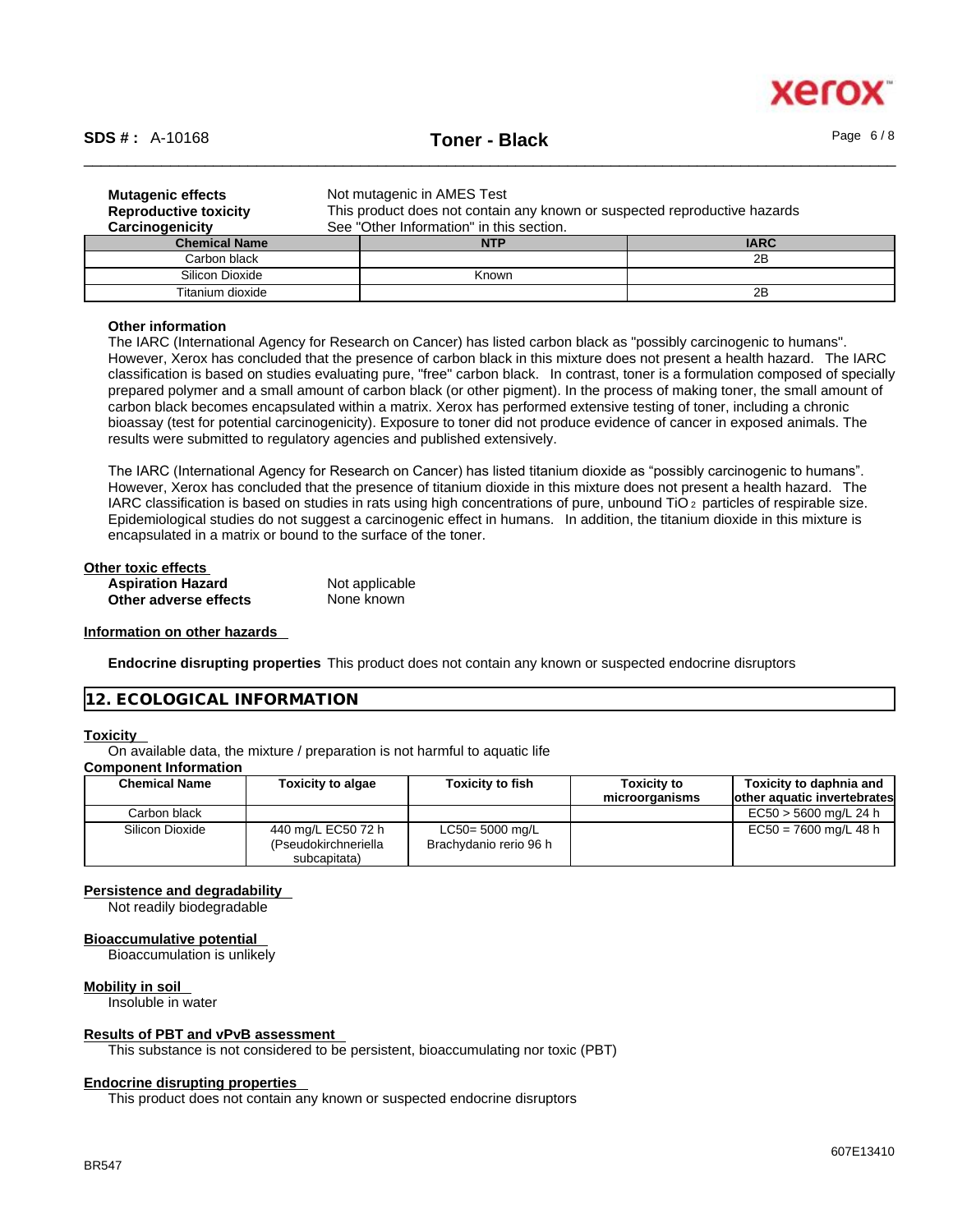## **Other adverse effects**

Although toner is not an aquatic toxin, microplastics may be a physical hazard to aquatic life and should not be allowed to enter drains, sewers, or waterways.

| 13. DISPOSAL CONSIDERATIONS                              |                                                                                                                                                                             |
|----------------------------------------------------------|-----------------------------------------------------------------------------------------------------------------------------------------------------------------------------|
| Waste treatment methods<br><b>Waste Disposal Methods</b> | Can be landfilled or incinerated, when in compliance with local regulations If incineration is<br>to be carried out, care must be exercised to prevent dust clouds forming. |
| Contaminated packaging                                   | No special precautions are needed in handling this material                                                                                                                 |
| <b>Other information</b>                                 | Although toner is not an aquatic toxin, microplastics may be a physical hazard to aquatic life<br>and should not be allowed to enter drains, sewers, or waterways.          |

## **14. TRANSPORT INFORMATION**

This material is not subject to regulation as a hazardous material for shipping

## **15. REGULATORY INFORMATION**

## **Safety, health and environmental regulations/legislation specific for the substance or mixture**

## **OSHA Regulatory Status**

This product is an article which contains a mixture / preparation in powder form. Safety information is given for exposure to the article as sold and used by the customer. Intended use of the product is not expected to result in exposure to the mixture / preparation based on the packaging and method of dispensing.

While this material is not considered hazardous by the OSHA hazard Communication Standard (29 CFR 1910.1200), this SDS contains valuable information for the safe handling and proper use of the product. This SDS should be retained and made available to employees and other users of this product.

## **Canada**

This product has been classified in accordance with the hazard criteria of the Hazardous Products Regulations (HPR), and the SDS contains all the information required by the HPR.

## **International Inventories**

| TSCA            | Complies |
|-----------------|----------|
| <b>DSL/NDSL</b> | Complies |

## **U.S. Federal Regulations**

#### **SARA 313**

Section 313 of Title III of the Superfund Amendments and Reauthorization Act of 1986 (SARA). This product does not contain any chemicals which are subject to the reporting requirements of the Act and Title 40 of the Code of Federal Regulations, Part 372 **Clean Water Act**

This product is not regulated as a pollutant pursuant to the Clean Water Act (40 CFR 122.21 and 40 CFR 122.42).

**Clean Air Act,Section 112 Hazardous Air Pollutants (HAPs) (see 40 CFR 61)**

This product is not regulated as a hazardous air pollutant (HAPS) under Section 112 of the Clean Air Act Amendments of 1990. **CERCLA**

This material, as supplied, does not contain any substances regulated as hazardous substances under the Comprehensive Environmental Response Compensation and Liability Act (CERCLA) (40 CFR 302) or the Superfund Amendments and Reauthorization Act (SARA) (40 CFR 355). There may be specific reporting requirements at the local, regional, or state level pertaining to releases of this material